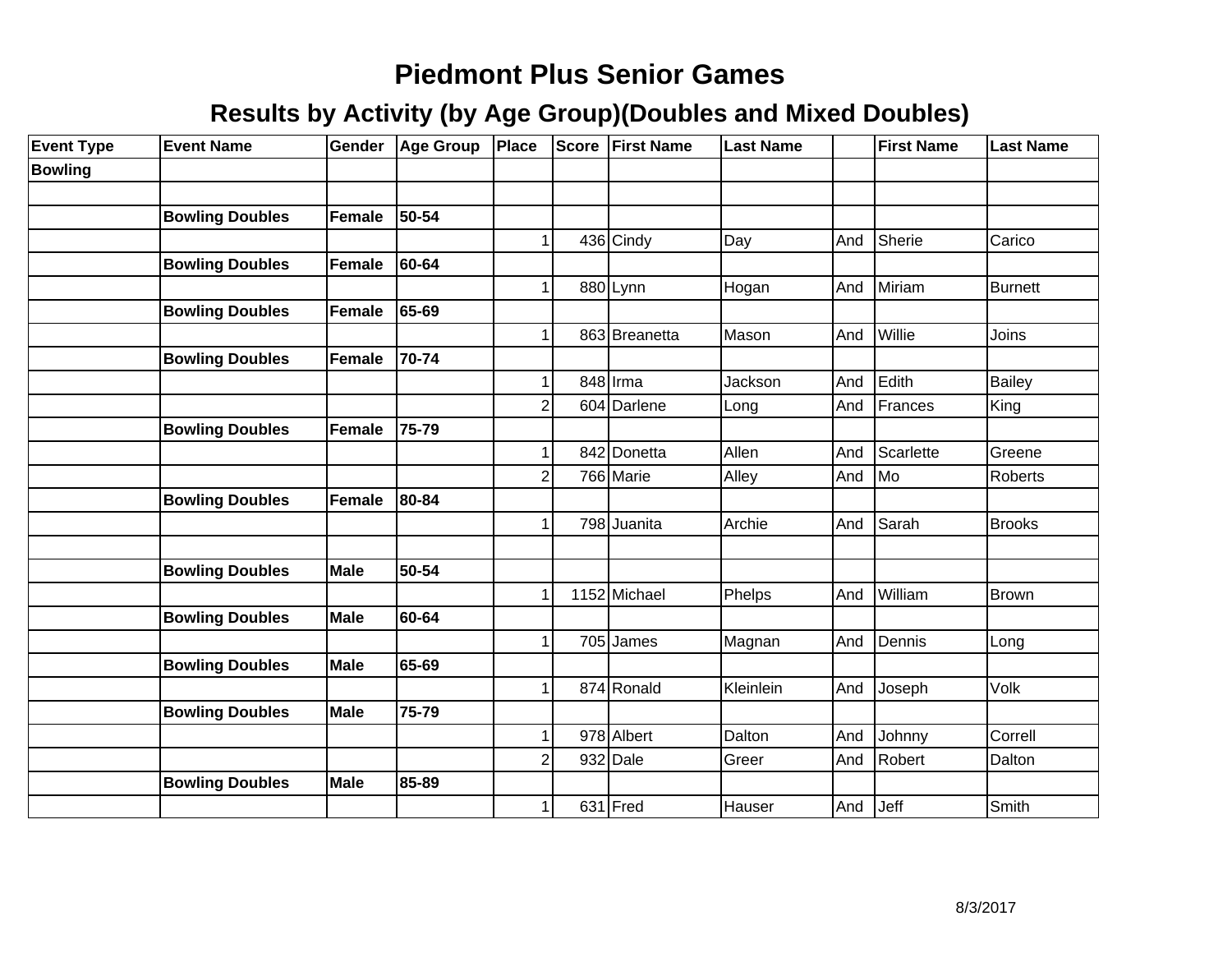| <b>Event Type</b> | <b>Event Name</b>         | <b>Gender</b> | <b>Age Group</b> | Place | <b>Score</b> | <b>First Name</b>   | <b>Last Name</b> |     | <b>First Name</b> | <b>Last Name</b> |
|-------------------|---------------------------|---------------|------------------|-------|--------------|---------------------|------------------|-----|-------------------|------------------|
| Pickleball        |                           |               |                  |       |              |                     |                  |     |                   |                  |
|                   |                           |               |                  |       |              |                     |                  |     |                   |                  |
|                   | <b>Pickleball Doubles</b> | Female        | 50-54            |       |              |                     |                  |     |                   |                  |
|                   |                           |               |                  |       |              | Vicki               | Poore            | And | Helen             | Kearns           |
|                   | <b>Pickleball Doubles</b> | Female        | 55-59            |       |              |                     |                  |     |                   |                  |
|                   |                           |               |                  |       |              | JoAnnah             | Michael          | And | Phyllis           | Wagoner          |
|                   |                           |               |                  | 2     |              | Willann             | <b>Baker</b>     | And | Kathy             | MacDonald        |
|                   | <b>Pickleball Doubles</b> | Female        | 60-64            |       |              |                     |                  |     |                   |                  |
|                   |                           |               |                  |       |              | Deborah<br>(Debbie) | Motsinger        | And | Melanie           | Newsome          |
|                   |                           |               |                  | 2     |              | Vanessa             | Horan            | And | Deborah           | Walker           |
|                   | <b>Pickleball Doubles</b> | Female        | 65-69            |       |              |                     |                  |     |                   |                  |
|                   |                           |               |                  |       |              | Gloria              | Corn             | And | Charli            | Wilcox           |
|                   | <b>Pickleball Doubles</b> | Female        | 70-74            |       |              |                     |                  |     |                   |                  |
|                   |                           |               |                  |       |              | Sandra              | Miley            | And | Linda             | <b>Bagley</b>    |
|                   | <b>Pickleball Doubles</b> | Female        | 75-79            |       |              |                     |                  |     |                   |                  |
|                   |                           |               |                  |       |              | Sharon              | Adler            | And | Sylvia            | Hamby            |
|                   |                           |               |                  | 2     |              | Frances             | King             | And | Dottie            | Henderson        |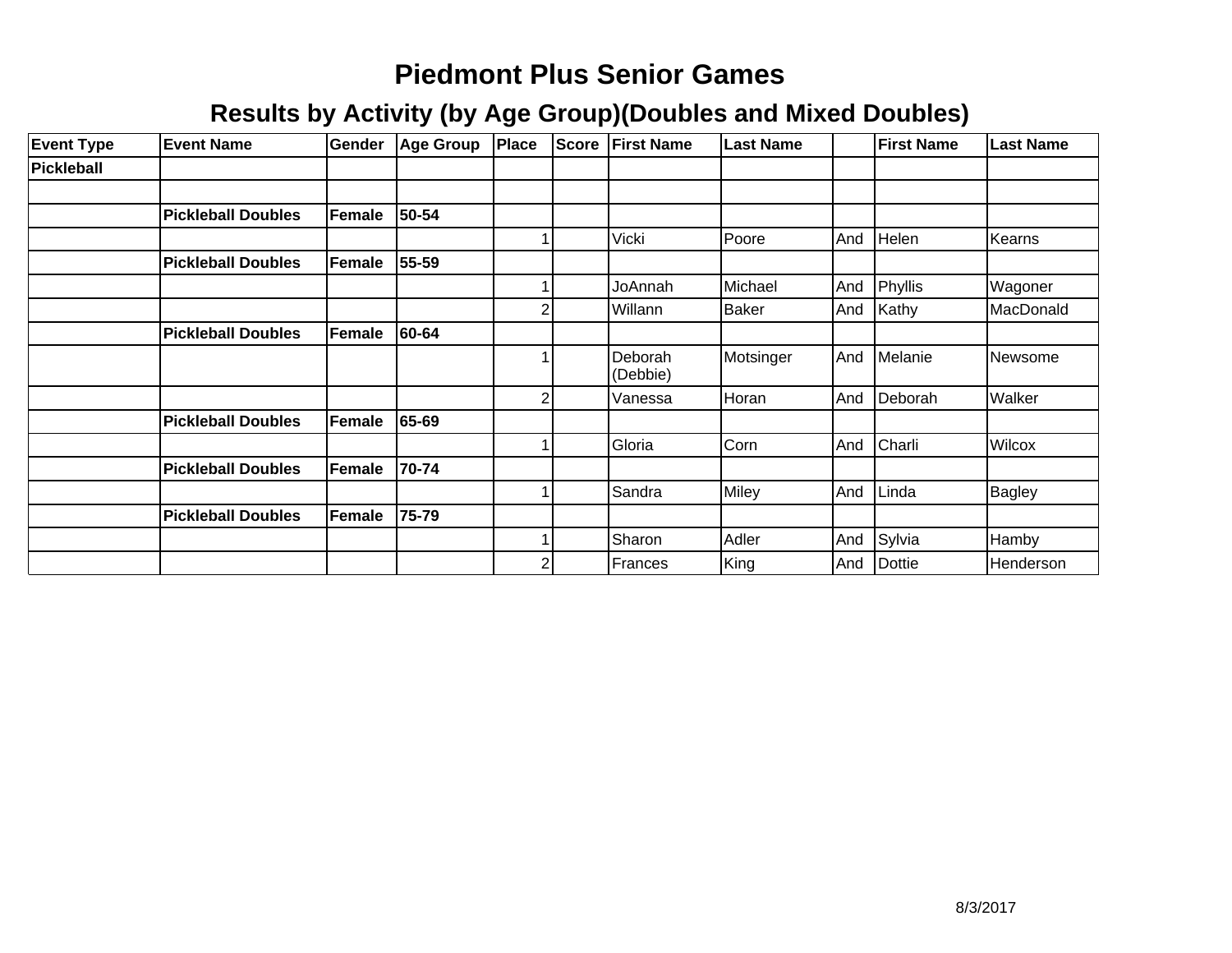| <b>Event Type</b> | <b>Event Name</b>         | Gender      | <b>Age Group</b> | Place                   | <b>Score</b> | <b>First Name</b> | <b>Last Name</b> |     | <b>First Name</b> | Last Name   |
|-------------------|---------------------------|-------------|------------------|-------------------------|--------------|-------------------|------------------|-----|-------------------|-------------|
|                   |                           |             |                  |                         |              |                   |                  |     |                   |             |
|                   | <b>Pickleball Doubles</b> | <b>Male</b> | 50-54            |                         |              |                   |                  |     |                   |             |
|                   |                           |             |                  |                         |              | <b>Marcus</b>     | Luke             | And | <b>Jack</b>       | Moore       |
|                   | <b>Pickleball Doubles</b> | <b>Male</b> | 55-59            |                         |              |                   |                  |     |                   |             |
|                   |                           |             |                  |                         |              | Les               | Massengale       | And | Jon               | Post        |
|                   |                           |             |                  | $\overline{\mathbf{c}}$ |              | Chris             | Coley            | And | Mark              | Sanford     |
|                   | <b>Pickleball Doubles</b> | <b>Male</b> | 60-64            |                         |              |                   |                  |     |                   |             |
|                   |                           |             |                  |                         |              | Jerry             | Motsinger        | And | Richard           | Gaydos      |
|                   |                           |             |                  | $\overline{2}$          |              | Lee               | Spencer          | And | Clarence          | Robinson    |
|                   | <b>Pickleball Doubles</b> | Male        | 65-69            |                         |              |                   |                  |     |                   |             |
|                   |                           |             |                  |                         |              | Danny             | Bowland          | And | Joseph            | Whitlow     |
|                   |                           |             |                  | $\overline{\mathbf{c}}$ |              | Charles           | <b>Broz</b>      | And | Fredrick          | Snyder      |
|                   |                           |             |                  | $\overline{3}$          |              | Jose              | Rivera           | And | <b>Jim</b>        | Hutchinson  |
|                   | <b>Pickleball Doubles</b> | <b>Male</b> | 70-74            |                         |              |                   |                  |     |                   |             |
|                   |                           |             |                  | 1                       |              | Greg              | Dunn             | And | <b>Jack</b>       | Smith       |
|                   |                           |             |                  | $\overline{\mathbf{c}}$ |              | Paul              | Kindley          | And | JIm               | Pfefferkorn |
|                   |                           |             |                  | 3                       |              | Tim               | Kute             | And | Tom               | Rucker      |
|                   | <b>Pickleball Doubles</b> | <b>Male</b> | 75-79            |                         |              |                   |                  |     |                   |             |
|                   |                           |             |                  |                         |              | carl              | parks            | And | <b>Charles</b>    | Ryan        |
|                   |                           |             |                  | $\overline{\mathbf{c}}$ |              | Joseph            | Mickler          | And | Donald            | Grantz      |
|                   |                           |             |                  | $\overline{3}$          |              | Jerry             | Grubbs           | And | Floyd             | Cox         |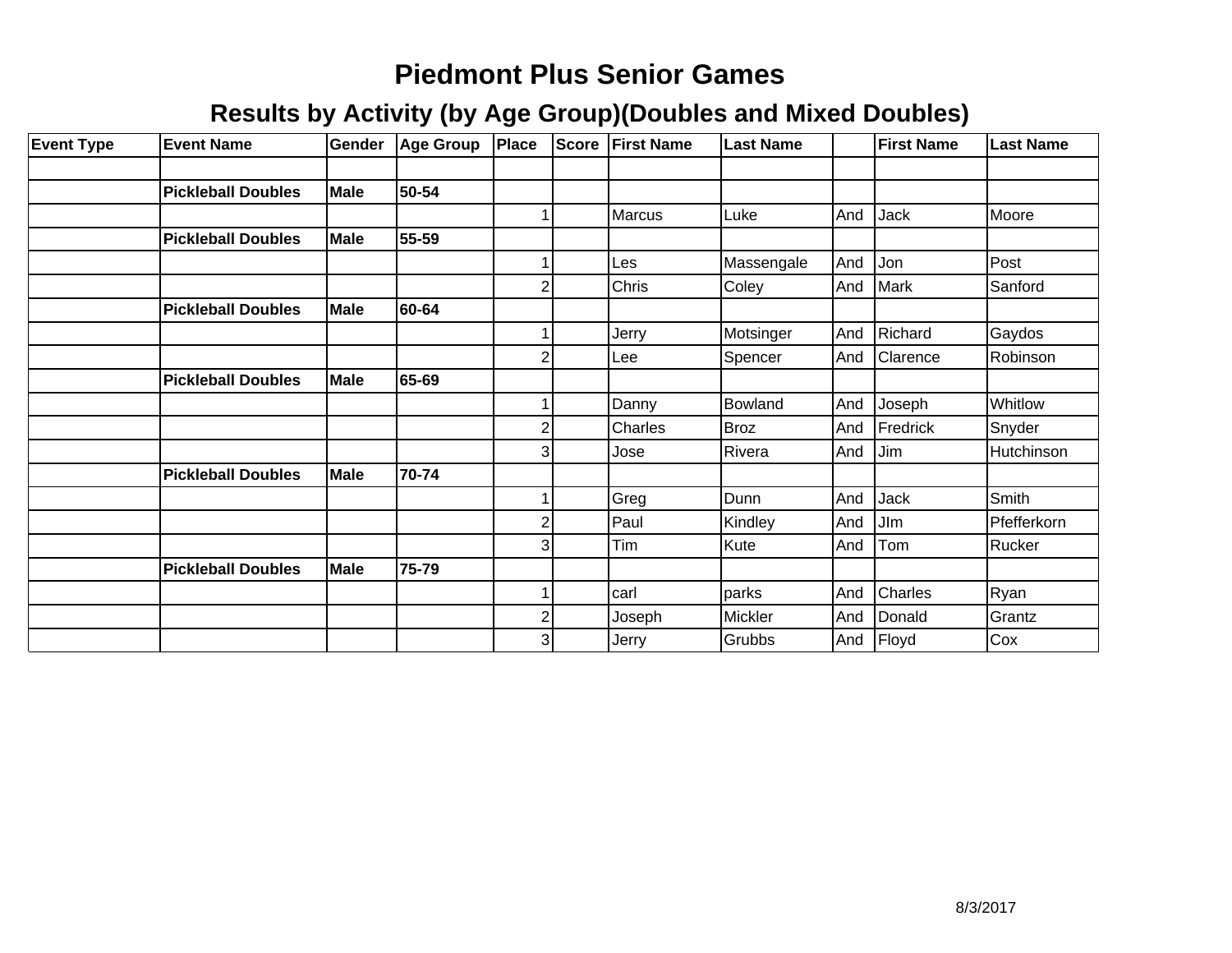| <b>Event Type</b>   | <b>Event Name</b>                     | <b>Gender</b> | Age Group | Place                   | <b>Score First Name</b> | <b>Last Name</b> |     | <b>First Name</b> | <b>Last Name</b> |
|---------------------|---------------------------------------|---------------|-----------|-------------------------|-------------------------|------------------|-----|-------------------|------------------|
| <b>Table Tennis</b> |                                       |               |           |                         |                         |                  |     |                   |                  |
|                     |                                       |               |           |                         |                         |                  |     |                   |                  |
|                     | <b>Table Tennis</b><br><b>Doubles</b> | Female        | 50-54     |                         |                         |                  |     |                   |                  |
|                     |                                       |               |           | 1                       | Cindy                   | Day              | And | Sherie            | Carico           |
|                     | <b>Table Tennis</b><br><b>Doubles</b> | Female        | 60-64     |                         |                         |                  |     |                   |                  |
|                     |                                       |               |           | 1                       | Deborah<br>(Debbie)     | Motsinger        |     | And Phyllis       | Chunn            |
|                     |                                       |               |           |                         |                         |                  |     |                   |                  |
|                     | <b>Table Tennis</b><br><b>Doubles</b> | Male          | 55-59     |                         |                         |                  |     |                   |                  |
|                     |                                       |               |           | 1                       | Kenneth                 | Partridge        | And | Robin             | Lipford          |
|                     | <b>Table Tennis</b><br><b>Doubles</b> | Male          | 65-69     |                         |                         |                  |     |                   |                  |
|                     |                                       |               |           | 1                       | Ken                     | Fenstermaker     |     | And David         | Combs            |
|                     |                                       |               |           | $\mathbf{2}$            | James                   | <b>Brantley</b>  |     | And Franklin      | Wilkins Jr.      |
|                     | <b>Table Tennis</b><br><b>Doubles</b> | Male          | 70-74     |                         |                         |                  |     |                   |                  |
|                     |                                       |               |           | 1                       | Robert                  | Hibschweiler     | And | Mack              | Sawyer           |
|                     |                                       |               |           | $\overline{\mathbf{c}}$ | Leon                    | Custer           |     | And Herp          | McClintick       |
|                     |                                       |               |           | $\overline{3}$          | Albert                  | Noda             |     | And David         | Cross            |
|                     | <b>Table Tennis</b><br><b>Doubles</b> | Male          | 80-84     |                         |                         |                  |     |                   |                  |
|                     |                                       |               |           | 1 <sup>1</sup>          | Sidney                  | Cutbill          |     | And Fred          | Palas            |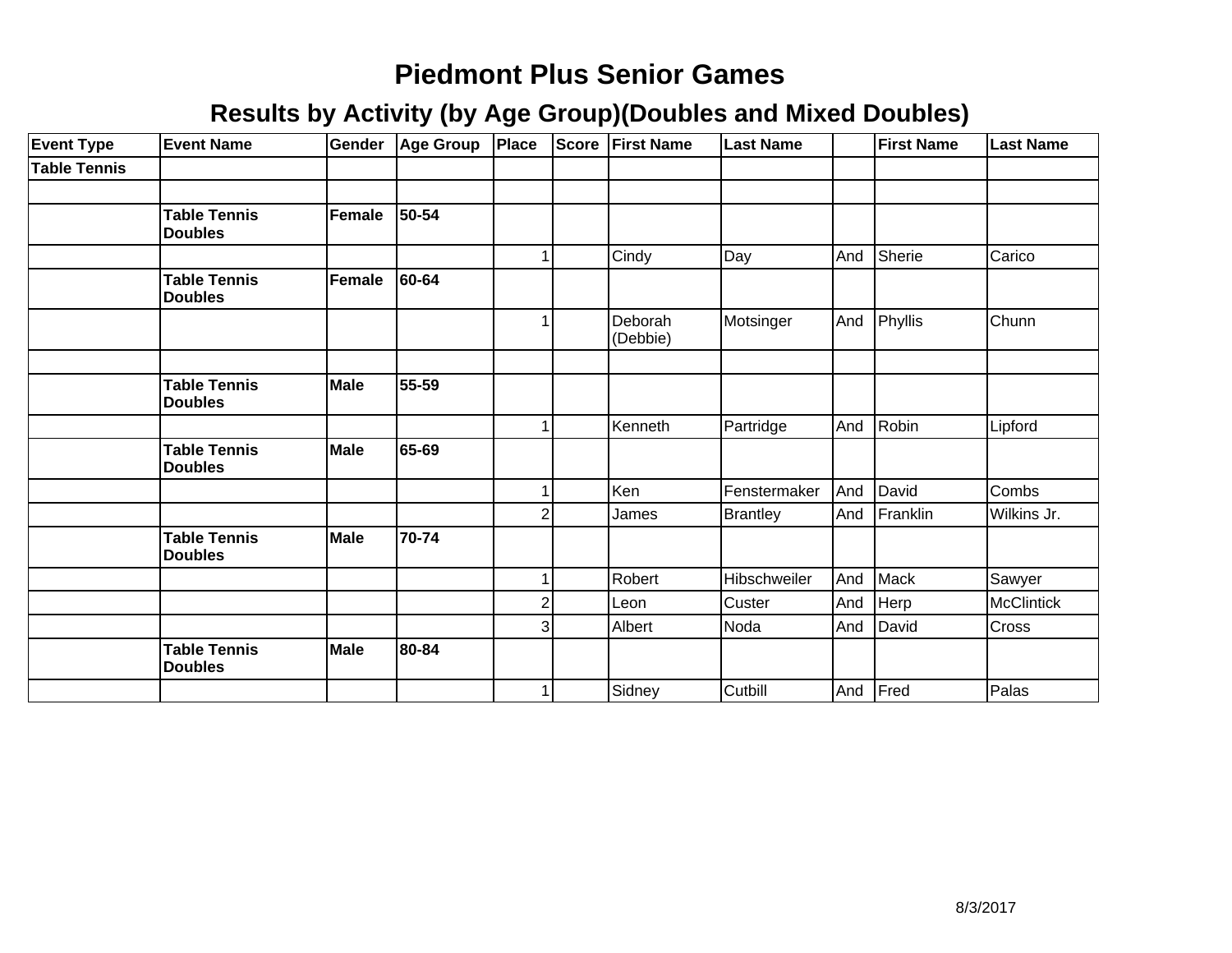| <b>Event Type</b> | <b>Event Name</b>     | <b>Gender</b> | Age Group | Place | <b>Score First Name</b> | <b>Last Name</b> |     | <b>IFirst Name</b> | <b>Last Name</b> |
|-------------------|-----------------------|---------------|-----------|-------|-------------------------|------------------|-----|--------------------|------------------|
| Tennis            |                       |               |           |       |                         |                  |     |                    |                  |
|                   |                       |               |           |       |                         |                  |     |                    |                  |
|                   | <b>Tennis Doubles</b> | Female        | 60-64     |       |                         |                  |     |                    |                  |
|                   |                       |               |           |       | Deborah<br>(Debbie)     | Motsinger        | And | <b>Melanie</b>     | INewsome         |
|                   | <b>Tennis Doubles</b> | Female 65-69  |           |       |                         |                  |     |                    |                  |
|                   |                       |               |           |       | Muriel Beth             | <b>Hopkins</b>   |     | And Sally          | Seawright        |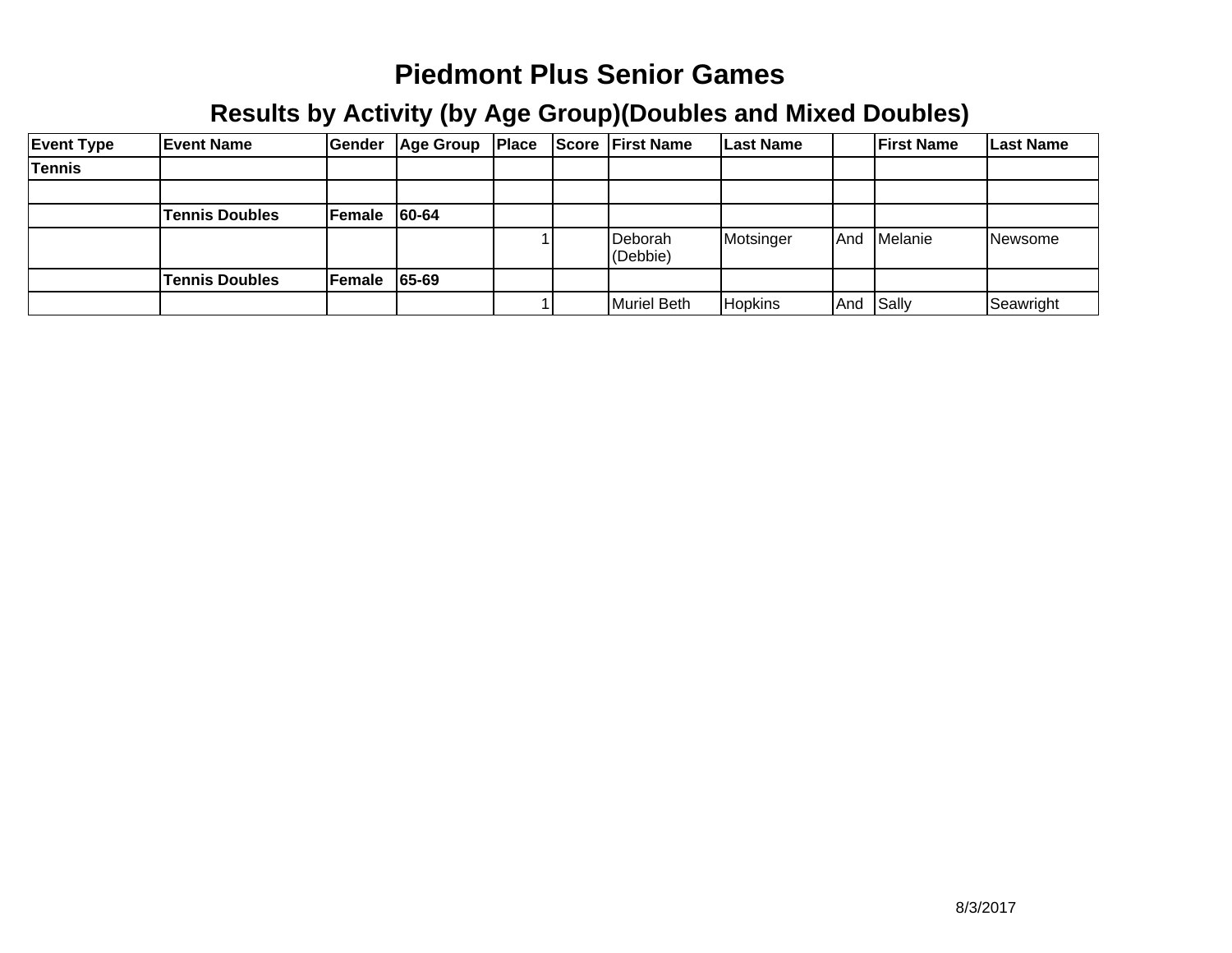| <b>Event Type</b> | <b>Event Name</b>            | Age Group | Place | Score | <b>First Name</b> | <b>Last Name</b> |     | <b>First Name</b> | <b>Last Name</b> |
|-------------------|------------------------------|-----------|-------|-------|-------------------|------------------|-----|-------------------|------------------|
| <b>Bowling</b>    |                              |           |       |       |                   |                  |     |                   |                  |
|                   |                              |           |       |       |                   |                  |     |                   |                  |
|                   | <b>Bowling Mixed Doubles</b> | 55-59     |       |       |                   |                  |     |                   |                  |
|                   |                              |           |       |       | 883 Marjorie      | Griner           | And | Ismael            | Ruiz             |
|                   | <b>Bowling Mixed Doubles</b> | 60-64     |       |       |                   |                  |     |                   |                  |
|                   |                              |           |       |       | 992 Johnnie       | Holley           | And | Donetta           | Allen            |
|                   |                              |           |       |       | 880 David         | Mickle           | And | Lynn              | <b>Hogan</b>     |
|                   | <b>Bowling Mixed Doubles</b> | 65-69     |       |       |                   |                  |     |                   |                  |
|                   |                              |           |       |       | 829 Dennis        | Long             | And | Darlene           | Long             |
|                   |                              |           |       |       | 707 Barbara       | Craven           | And | Ronald            | Nations          |
|                   |                              |           | 31    |       | 691 Tommy         | <b>Wilcox</b>    | And | Patricia          | Brantley         |
|                   | <b>Bowling Mixed Doubles</b> | 70-74     |       |       |                   |                  |     |                   |                  |
|                   |                              |           |       |       | 846 Martha        | Campbell         | And | Albert            | Dalton           |
|                   |                              |           |       |       | 827 RICHARD       | <b>LUMLEY</b>    | And | Miriam            | <b>Burnett</b>   |
|                   | <b>Bowling Mixed Doubles</b> | 80-84     |       |       |                   |                  |     |                   |                  |
|                   |                              |           |       |       | 848 Willie        | Joins            | And | Johnny            | Correll          |
|                   | <b>Bowling Mixed Doubles</b> | 85-89     |       |       |                   |                  |     |                   |                  |
|                   |                              |           |       |       | $138$ Mo          | <b>Roberts</b>   | And | Jeff              | Smith            |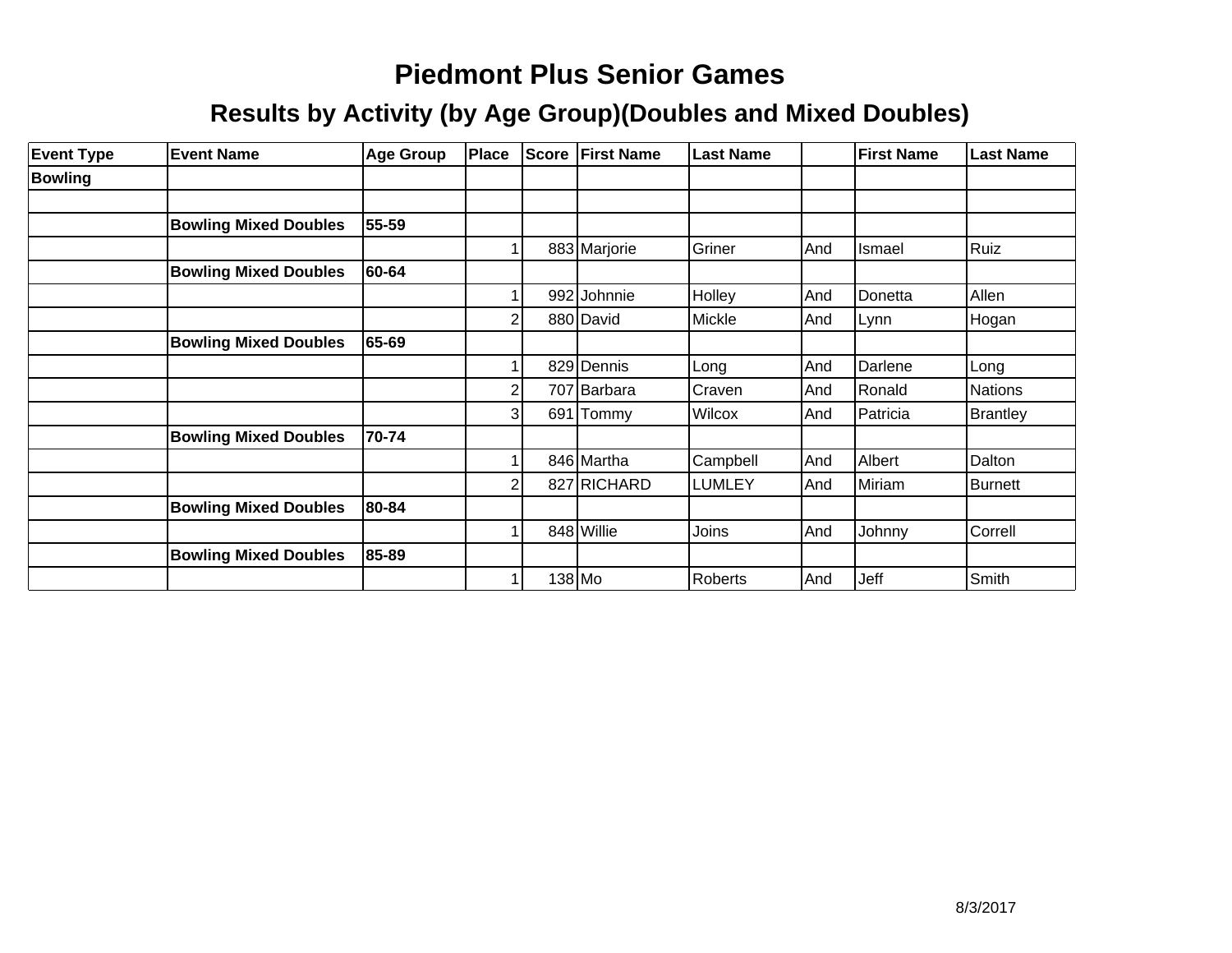| <b>Event Type</b> | <b>Event Name</b>               | Age Group | Place          | Score | <b>First Name</b> | <b>Last Name</b> |     | <b>First Name</b>   | <b>Last Name</b> |
|-------------------|---------------------------------|-----------|----------------|-------|-------------------|------------------|-----|---------------------|------------------|
| Pickleball        |                                 |           |                |       |                   |                  |     |                     |                  |
|                   |                                 |           |                |       |                   |                  |     |                     |                  |
|                   | Pickleball Mixed Doubles 50-54  |           |                |       |                   |                  |     |                     |                  |
|                   |                                 |           |                |       | <b>Marcus</b>     | Luke             | And | Willann             | <b>Baker</b>     |
|                   | Pickleball Mixed Doubles 55-59  |           |                |       |                   |                  |     |                     |                  |
|                   |                                 |           |                |       | JoAnnah           | Michael          | And | Les                 | Massengale       |
|                   |                                 |           | 2              |       | John              | MacDonald        | And | Kathy               | MacDonald        |
|                   |                                 |           | 3              |       | Tobi              | Marshall         | And | Deborah<br>(Debbie) | Motsinger        |
|                   | <b>Pickleball Mixed Doubles</b> | 60-64     |                |       |                   |                  |     |                     |                  |
|                   |                                 |           |                |       | Melanie           | Newsome          | And | Richard             | Gaydos           |
|                   | Pickleball Mixed Doubles 65-69  |           |                |       |                   |                  |     |                     |                  |
|                   |                                 |           |                |       | Phyllis           | Wagoner          | And | Jack                | Smith            |
|                   |                                 |           | 2              |       | Alice             | Monk             | And | Jose                | Rivera           |
|                   |                                 |           | 3              |       | Joseph            | Whitlow          | And | Sandra              | Miley            |
|                   | Pickleball Mixed Doubles 70-74  |           |                |       |                   |                  |     |                     |                  |
|                   |                                 |           |                |       | Joyce             | Hinshaw          | And | carl                | parks            |
|                   |                                 |           | 2              |       | Paul              | Kindley          | And | Linda               | Bagley           |
|                   |                                 |           | 3              |       | Judy              | Absher           | And | Dale                | Vaden            |
|                   | Pickleball Mixed Doubles 75-79  |           |                |       |                   |                  |     |                     |                  |
|                   |                                 |           |                |       | Ravi              | Selvaraj         | And | <b>Dottie</b>       | Henderson        |
|                   |                                 |           | $\overline{2}$ |       | Floyd             | Cox              | And | Mary                | Grubbs           |
|                   |                                 |           | 3              |       | Jerry             | Grubbs           | And | Sylvia              | Hamby            |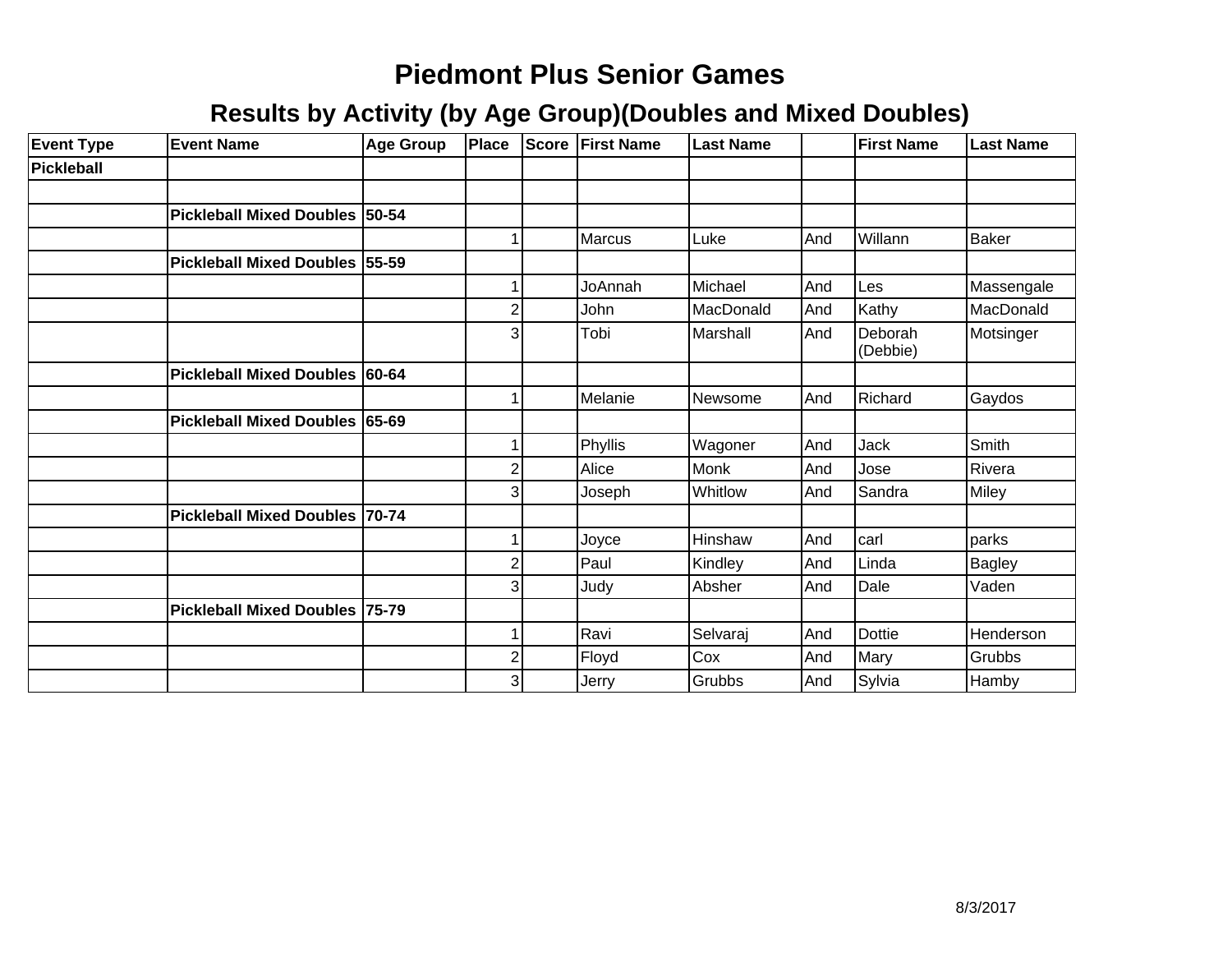| <b>Event Type</b>   | <b>Event Name</b>                           | <b>Age Group</b> | Place | <b>Score</b> | <b>First Name</b> | <b>Last Name</b> |       | <b>First Name</b> | <b>Last Name</b> |
|---------------------|---------------------------------------------|------------------|-------|--------------|-------------------|------------------|-------|-------------------|------------------|
| <b>Table Tennis</b> |                                             |                  |       |              |                   |                  |       |                   |                  |
|                     |                                             |                  |       |              |                   |                  |       |                   |                  |
|                     | <b>Table Tennis Mixed</b><br><b>Doubles</b> | 50-54            |       |              |                   |                  |       |                   |                  |
|                     |                                             |                  |       |              | Sherie            | Carico           | l And | <b>SAMUEL</b>     | <b>WATKINS</b>   |
|                     | <b>Table Tennis Mixed</b><br><b>Doubles</b> | 55-59            |       |              |                   |                  |       |                   |                  |
|                     |                                             |                  |       |              | <b>JAY</b>        | FARABEE          | And   | Pamela            | Farabee          |
|                     | <b>Table Tennis Mixed</b><br><b>Doubles</b> | 60-64            |       |              |                   |                  |       |                   |                  |
|                     |                                             |                  |       |              | Robin             | Lipford          | And   | Melanie           | Newsome          |